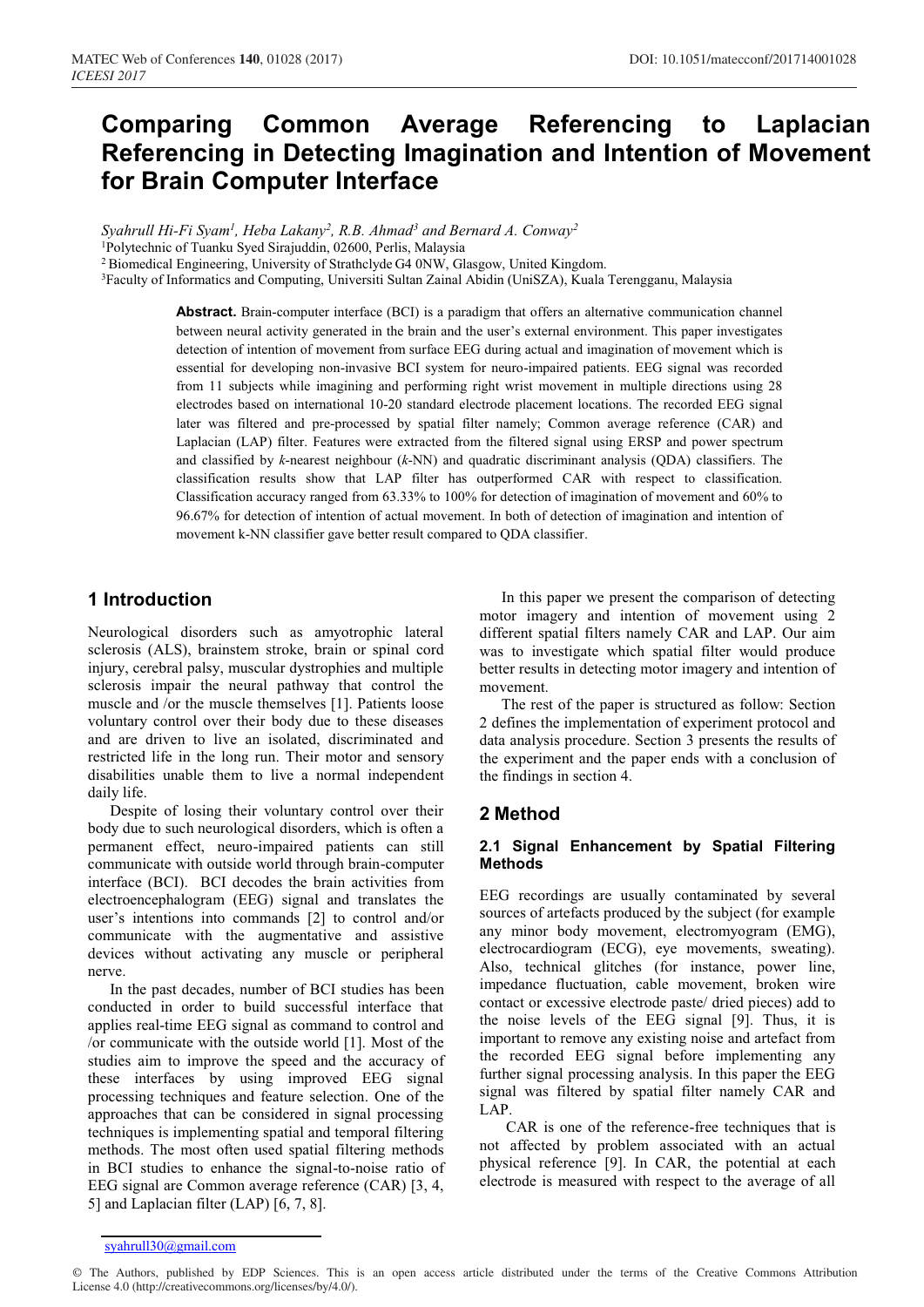$$
V_i^{CAR} = V_i^{ER} - \frac{1}{n} \sum_{j=1}^{n} V_j^{ER}
$$
\n(1)

Where  $V_i^{ER}$  is the potential between *i* th electrode and the reference and  $n$  is the number electrodes in the montage.

 LAP serves as a high pass filter that enhances localized activity while suppressing the diffusion activity [8]. LAP is obtained by subtracting the sum of weighted potential of the surrounding electrodes from the current electrode potential where the weight is electrode distance dependent. The LAP was computed using (2) and (3) given below [10]:

$$
V_i^{LAP} = V_i^{ER} - \sum_{j \in SI}^{n} V_j^{ER} g_{ij}
$$
\n(2)

Where

$$
g_{ij} = \frac{1}{d_{ij}} / \sum_{j \in SI}^{n} \frac{1}{d_{ij}}
$$
 (3)

*Si* is the set of surrounding electrodes of the *i* th electrode and *dij* is the distance between electrodes *i* and *j* (where *j* is a member of *Si*).

#### **2.2 Experimental Recording Setup**

EEG signals were recorded from 11 subjects (9 males and 2 female) and the experimental procedure had been approved by the Departmental Ethics Committee of the Biomedical Engineering Department, University of Strathclyde.

Each subject faced a LCD monitor screen while being seated on a wheelchair at a distance of 1 meter from the screen. Subjects were attached to a manipulandum on to their right side. EEG and EMG recordings were acquired using Curry Neuroimaging Suite 7.0.8 XSB Software and NeuroScan<sup>TM</sup> Synamps<sup>2</sup> amplifiers from electrodes at 28 scalp locations and 4 bipolar electrodes (Figure 1). During the data recording process, subjects were required to hold the manipulandum and attempt, perform and imagine (kinesthetic imagery) performing right wrist movement (burst, point to point center out movement) towards multiple direction  $(3,6,9,12)$  triggered by a visual cue.

The subject had to move the manipulandum rapidly in order to correspond to the cue direction shown in the monitor. On reaching the cue position, subjects had to hold the manipulandum at the cue position for as long as the cue remained visible on the screen and later reposition the manipulandum to the neutral position (0) according to the cue.



Figure 1: Experimental Recording Set Up.

The visual cue was displayed on the LCD monitor screen which consisted of 5 squares initially placed at the center of the screen whilst the subject held the manipulandum in the neutral position (0). The cue then randomly switched to different directions (3, 6, 9, 12) with a time interval of 10 seconds in between any 2 consecutive cues [11] (Figure 2).



Figure 2: Timeline of Visual Cue Presentation.

In Fig. 2, during phase A, subjects were asked to move or imagine (kinesthetic imagery) moving the manipulandum from neutral position (0) to one of four directions (3, 6, 9, 12) and hold it in that position until the cue was visible on the screen; in phase B, subjects then repositioned the manipulandum back to the neutral position (0) as per the cue. While in the neutral position, subjects were instructed to stay calm and relaxed.

All the participants completed all the trials by imagining the movement and performing the actual movement based on external cue provided to them. Each experiment comprised of a total of 200 trials of both movement and imagery of movement towards 4 different directions, thus, establishing 50 repetitions per direction.

#### **2.3 Data Recording Set Up**

EEG, EMG and movement signals were recorded simultaneously during the experiments. EEG signal was recorded from 28 scalp locations located according to international 10-20 system (earlobe reference) using high density montage (Figure 3). EMG signals were recorded from flexor carpi radialis, extensor carpi ulnaris, extensor carpi radialis brevis and extensor carpi radialis longus muscles. The EMG signal was recorded in order to make sure that there is no movement during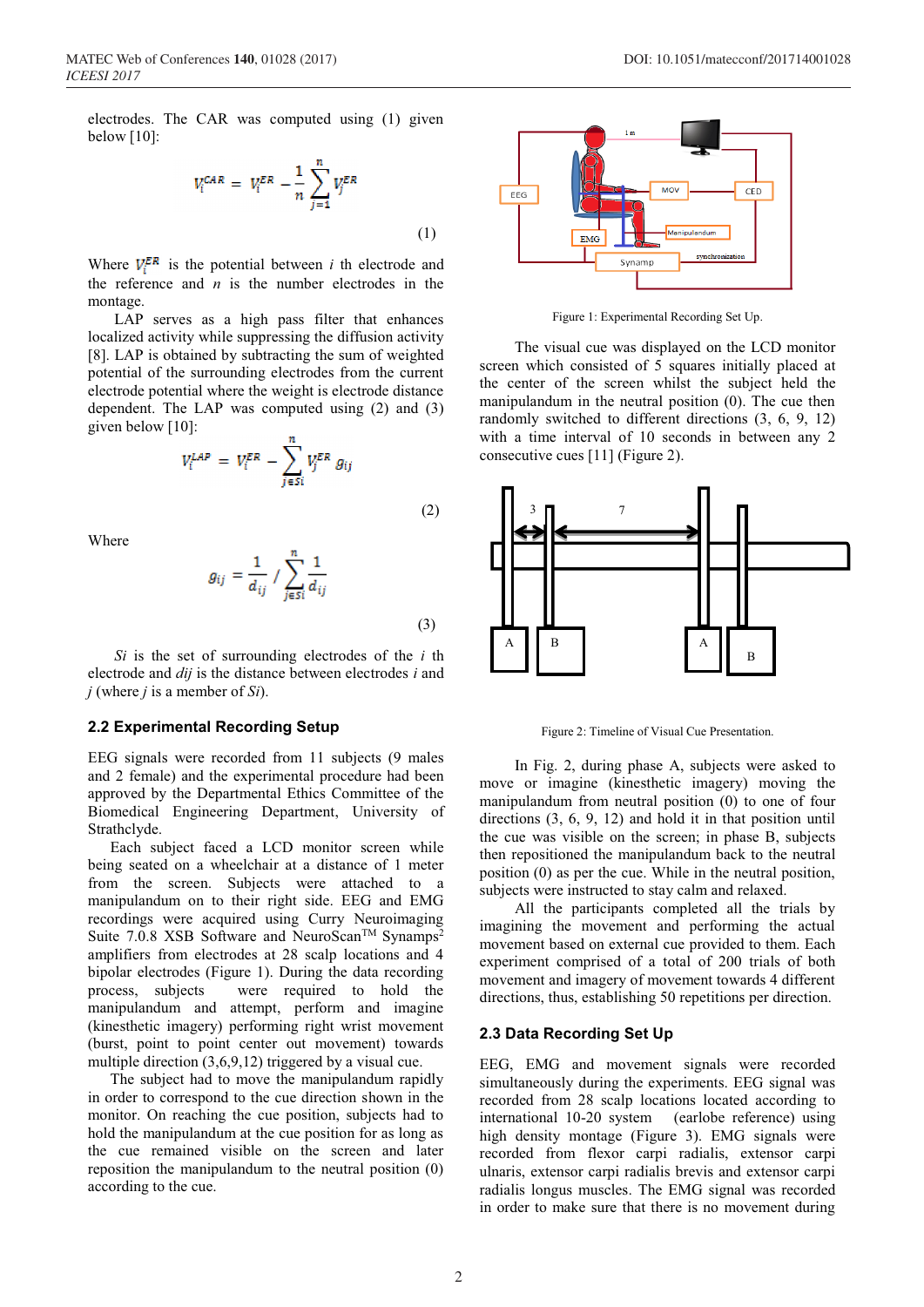experiment of imagery of movement. Both EEG and EMG were recorded by Curry Neuroimaging Suite 7.0.8 XSB software using NeuroScan™Synamps<sup>2</sup> at sampling frequency of 2 KHz.

The movement signal was recorded from 2 precision servo potentiometers that are attached to the manipulandum in order to detect the onset of a movement. The signal recorded using Spike2 software through CED I401 (Cambridge Electronic Design, United Kingdom) at a sampling frequency of 100Hz.



Figure 3: EEG Recording Montage.

#### **2.4 Data Pre-processing**

The recorded data from both of the experiments were processed offline. EEG was epoched using EEGLAB software version 12 [12] based on the type of experiments and categorized according to the type of the direction (3, 6, 9, 12). For instance, in experiment of external cue movement, the EEG signal was epoched 3 seconds before and 3 seconds after the onset of the movement (the movement initiation time) whereas, for the experiment where the subjects imagined the movement, the EEG signal was epoched 3 seconds before and 3 seconds after the initiation time (visual cue presentation time).

A Notch filter was applied to the epoched EEG to remove 50Hz power line interference [13] and then a Chebyshev type 2 bandpass filter was used [14]. CAR and LAP methods were applied before the features were extracted.

#### **2.4 Features Extraction and Classification**

The features of the interest were Event Related Spectral Perturbation (ERSP) and average of Power Spectrum in alpha (*α*, 8-12 Hz), beta (*β*, 13-30 Hz) and gamma (*γ*, 31- 50 Hz) frequency bands. ERSP is a generalization of Event Related Desynchronization (ERD)/Event Related Synchronization (ERS) which helps visualize the entire spectrum in form of baseline-normalized spectrogram. ERSP is computed where each epoch is divided into a number of overlapping windows and spectral power is calculated for each window. The calculated spectral power is then normalized (divided with the baseline spectra calculated from the EEG immediately before each event) and averaged over all the trials. The whole process was performed by EEGLAB [12]. Power Spectrum indicates the distribution level of the signal power in frequency. Average of Power Spectrum in *α*, *β*

and *γ* frequency bands were computed using code adapted from the EEGLAB.

Features were extracted from neutral condition and motor imagery/ intention of movement condition for direction of 3, 6, 9 and 12 respectively. For neutral condition, features were extracted 500ms before the subject imagined/performed the wrist movement. On the other hand, for motor imagery, features were extracted 500ms after the initiation time  $(t=0)$  whereas for intention of movement features were extracted 500ms prior to the onset of the movement  $(t=0)$  [15, 16]. The extracted features of the epoched EEG were spilt into training data set (70%) and testing data set (30%) [19,21]. The training data set and testing data set are randomly [19,23] selected by using Matlab function 'crossvalind' and fed to *k*-Nearest Neighbors (*k*-NN) [17,18] and quadratic discriminant analysis (ODA) [19, 20] classifier for pattern recognition classification. For *k*-NN classifier, '*k*' was set to 8 [22].

### **3 Results**

#### **3.1 Results of Event Related Spectral Perturbation (ERSP)**

Figure 4,5,6 and 7 show the ERSP results for detection of motor imagery and intention of movement for direction 3, 6, 9 and 12 at channel C3 using CAR and LAP filters respectively. The results are obtained from subject 1 for both of experiments.



Figure 4: ERSP from channel C3 for detection of motor imagery using CAR Method.



LAP Method

From Figures 4 and 5, ERSP using LAP method show more significant result when compared to CAR method in detection of motor imagery towards direction 3, 6, 9 and 12. The decrease in power spectrum as shown by the ERD (blue colour) 400ms after the initiation time (t=0) for all directions. ERD was evidently detected in *β*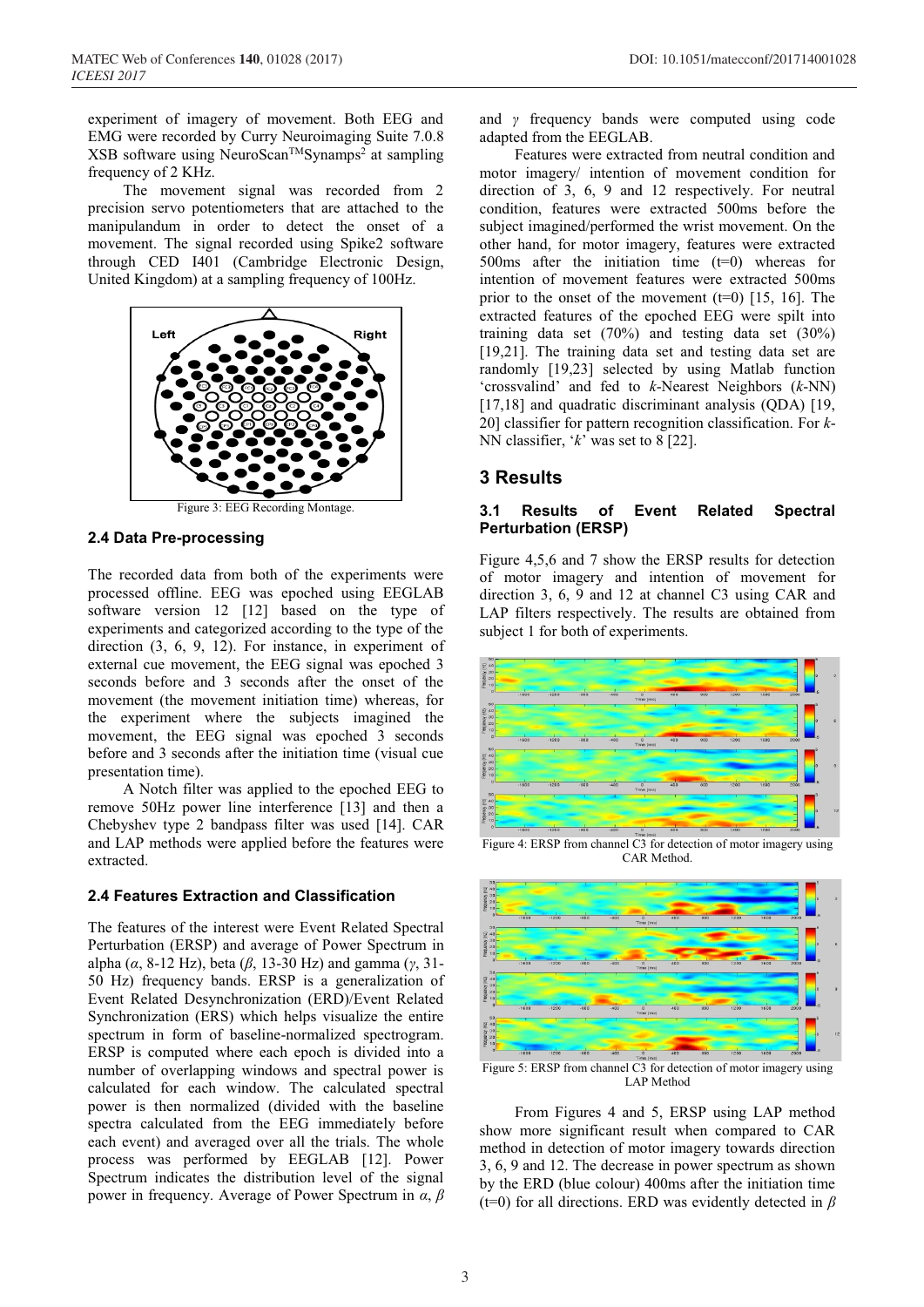(direction 3, 6, 9 and 12) and *γ* band (direction 3, 6 and 9).

Also from Figure 6 and 7, ERSP using LAP method again shows more significant result compared to CAR method in detection of intention of movement towards direction 3, 6, 9 and 12. In this paper, intention of movement refers to 500ms prior to the onset of the movement (t=0). ERD was clearly detected in  $\alpha$  (6, 9 and 12) and *γ* band (12, 9 and 3).



Figure 6: ERSP of channel C3 for detection of intention of movement using CAR Method.



Figure 7: ERSP of channel C3 for detection of intention of movement using LAP Method.

#### **3.2 Results of Power Spectrum**

The results for detection of motor imagery are presented in Table 1 and Table 2, while results for detection intention of movement are tabulated in Table 3 and Table 4. The extracted features using CAR method and LAP method for direction toward 3, 6, 9 and 12 in detection of motor imagery and intention of movement are classified using *k*-NN and QDA classifier. In each of the table presented the maximum classification accuracy (Acc), channel of the maximum classification accuracy (Ch), true positive rate (TPR) and false positive rate (FPR).

TABLE 1: Classification results of detection of motor imagery for direction toward 3, 6, 9 and 12 using *k*-NN classifier on average of Power Spectrum in alpha (*α*), beta (*β*) and gamma (*γ*) band feature.

|         |            | Maximum Classification Accuracy, True Positive Rate (TPR) and False Positive Rate (FPR) |       |             |                |             |          |              |          |  |  |
|---------|------------|-----------------------------------------------------------------------------------------|-------|-------------|----------------|-------------|----------|--------------|----------|--|--|
| Subject | Parameter  | for direction 3, 6, 9 and 12 $(%)$                                                      |       |             |                |             |          |              |          |  |  |
|         |            | Direction 3                                                                             |       | Direction 6 |                | Direction 9 |          | Direction 12 |          |  |  |
|         |            | CAR                                                                                     | LAP   | CAR         | LAP            | CAR         | LAP      | CAR          | LAP      |  |  |
|         | Acc        | 73.33                                                                                   | 83.33 | 76.67       | 80.00          | 76.67       | 86.67    | 76.67        | 80.00    |  |  |
|         | Ch         | CCP3                                                                                    | FC5   | FCZ         | C <sub>3</sub> | CCP4        | CFC5     | CP2          | CFC1     |  |  |
| 5       | TPR        | 66.67                                                                                   | 80.00 | 93.33       | 93.33          | 80.00       | 80.00    | 93.33        | 66.67    |  |  |
|         | <b>FPR</b> | 20.00                                                                                   | 13.33 | 40.00       | 33.33          | 26.67       | 6.67     | 40.00        | 6.67     |  |  |
|         | Acc        | 83.33                                                                                   | 90.00 | 86.67       | 93.33          | 83.33       | 93.33    | 83.33        | 96.67    |  |  |
|         | Ch         | CFC1                                                                                    | CFC1  | CFC1        | CFC1           | CFC1        | CCP4     | CFC1         | CFC1     |  |  |
| S       | TPR        | 73.33                                                                                   | 86.67 | 80.00       | 93.33          | 66.67       | 86.67    | 73.33        | 93.33    |  |  |
|         | <b>FPR</b> | 6.67                                                                                    | 6.67  | 6.67        | 6.67           | $\Omega$    | $\Omega$ | 6.67         | $\theta$ |  |  |

|                 | Acc        | 83.33           | 86.67           | 73.33          | 80.00            | 83.33            | 76.67          | 73.33          | 76.67            |
|-----------------|------------|-----------------|-----------------|----------------|------------------|------------------|----------------|----------------|------------------|
|                 | Ch         | C <sub>4</sub>  | FC5             | CP4            | CFC <sub>2</sub> | C4               | CFC4           | FC1            | CCP3             |
| S               | <b>TPR</b> | 86.67           | 93.33           | 53.33          | 80.00            | 86.67            | 73.33          | 73.33          | 73.33            |
|                 | <b>FPR</b> | 20.00           | 20.00           | 6.67           | 20.00            | 20.00            | 20.00          | 26.67          | 20.00            |
|                 | Acc        | 73.33           | 80.00           | 76.67          | 80.00            | 80.00            | 83.33          | 76.67          | 93.33            |
|                 | Ch         | CZ              | C <sub>3</sub>  | CP4            | C <sub>3</sub>   | CZ               | FC5            | FC4            | FC4              |
| ऊ               | <b>TPR</b> | 80.00           | 73.33           | 66.67          | 66.67            | 60.00            | 80.00          | 66.67          | 93.33            |
|                 | <b>FPR</b> | 33.33           | 13.33           | 13.33          | 6.67             | $\boldsymbol{0}$ | 13.33          | 13.33          | 6.67             |
|                 | Acc        | 73.33           | 96.67           | 73.33          | 80.00            | 76.67            | 80.00          | 83.33          | 86.67            |
|                 | Ch         | FC4             | CFC4            | FC3            | <b>CCP1</b>      | <b>CP1</b>       | <b>CCP1</b>    | FC3            | CFC <sub>2</sub> |
| SS              | <b>TPR</b> | 60.00           | 93.33           | 66.67          | 73.33            | 66.67            | 100            | 86.67          | 80.00            |
|                 | <b>FPR</b> | 13.33           | $\mathbf{0}$    | 20.00          | 13.33            | 13.33            | 40.00          | 20.00          | 6.67             |
|                 | Acc        | 70.00           | 80.00           | 73.33          | 86.67            | 73.33            | 80.00          | 73.33          | 90.00            |
|                 | Ch         | CP4             | C4              | FCZ            | CCP3             | CCP <sub>2</sub> | CCP3           | C <sub>3</sub> | CP3              |
| $^{86}$         | TPR        | 66.67           | 86.67           | 66.67          | 80.00            | 66.67            | 80.00          | 80.00          | 80.00            |
|                 | <b>FPR</b> | 26.67           | 26.67           | 20.00          | 6.67             | 20.00            | 20.00          | 33.33          | 6.67             |
|                 | Acc        | 70.00           | 83.33           | 70.00          | 93.33            | 73.33            | 96.67          | 73.33          | 93.33            |
|                 | Ch         | CP3             | CFC3            | CP3            | FC2              | CCP4             | CP3            | CCP3           | FC3              |
| 2               | <b>TPR</b> | 80.00           | 93.33           | 80.00          | 100              | 66.67            | 93.33          | 66.67          | 93.33            |
|                 | <b>FPR</b> | 40.00           | 26.67           | 40.00          | 13.33            | 20.00            | $\mathbf{0}$   | 20.00          | 6.67             |
|                 | Acc        | 73.33           | 93.33           | 70.00          | 100              | 73.33            | 90.00          | 70.00          | 90.00            |
| $^{88}$         | Ch         | CFC5            | CP <sub>2</sub> | C <sub>3</sub> | FC1              | C4               | CP3            | CPC3           | FC5              |
|                 | <b>TPR</b> | 73.33           | 93.33           | 73.33          | 100              | 86.67            | 100            | 80.00          | 80.00            |
|                 | <b>FPR</b> | 26.67           | 6.63            | 33.33          | $\overline{0}$   | 40.00            | 20.00          | 40.00          | $\overline{0}$   |
|                 | Acc        | 73.33           | 76.67           | 73.33          | 76.67            | 73.33            | 83.33          | 73.33          | 76.67            |
|                 | Ch         | CP <sub>5</sub> | CFC5            | FC1            | CP <sub>5</sub>  | FC1              | CCP5           | CFC3           | CFC5             |
| ೫               | <b>TPR</b> | 60.00           | 80.00           | 53.33          | 80.00            | 86.67            | 86.67          | 53.33          | 80.00            |
|                 | <b>FPR</b> | 13.33           | 26.67           | 7.14           | 26.67            | 31.58            | 20.00          | 6.67           | 26.67            |
|                 | Acc        | 70.00           | 90.00           | 83.33          | 86.67            | 70.00            | 86.67          | 73.33          | 90.00            |
|                 | Ch         | <b>CPI</b>      | C <sub>3</sub>  | C <sub>4</sub> | CCP5             | CCP5             | FC3            | CCP5           | C <sub>3</sub>   |
| S <sub>10</sub> | <b>TPR</b> | 73.33           | 86.67           | 100            | 73.33            | 60.00            | 100            | 73.33          | 86.67            |
|                 | <b>FPR</b> | 33.33           | 6.67            | 33.33          | $\overline{0}$   | 20.00            | 26.67          | 26.67          | 6.67             |
|                 | Acc        | 70.00           | 90.00           | 76.67          | 83.33            | 70.00            | 93.33          | 76.67          | 83.33            |
|                 | Ch         | C2              | CP5             | CPZ            | FC5              | C2               | CP4            | CFC3           | CZ               |
| $\overline{5}$  | <b>TPR</b> | 80.00           | 93.33           | 66.67          | 86.67            | 66.67            | 86.67          | 100            | 86.67            |
|                 | <b>FPR</b> | 40.00           | 13.33           | 13.33          | 20.00            | 26.67            | $\overline{0}$ | 46.67          | 20.00            |

Tabulated data in Table 1 shows the classification results of direction toward 3, 6, 9 and 12 for detection of motor imagery, dwell within the range of 70.00% to 100.00%. Maximum classification accuracy for these four directions are obtained from different electrodes, namely CFC4 with classification accuracy of 96.67% (direction toward 3), FC1 with classification accuracy of 100.00% (direction toward 6), CP3 with classification accuracy of 96.67% (direction toward 9) and CFC1 with classification accuracy of 96.67% (direction toward 12). In all four directions, features extracted using spatial filter LAP contributed for the maximum classification results.

TABLE 2: Classification results for detection of motor imagery for direction toward 3, 6, 9 and 12 using QDA classifier on average of Power Spectrum in alpha (*α*), beta (*β*) and gamma (*γ*) band feature.

|                |            | Maximum Classification Accuracy, True Positive Rate (TPR) and False Positive Rate (FPR) for<br>direction 3, 6, 9 and 12 $(%)$ |                |             |             |                |             |                  |          |  |  |
|----------------|------------|-------------------------------------------------------------------------------------------------------------------------------|----------------|-------------|-------------|----------------|-------------|------------------|----------|--|--|
|                | Parameter  |                                                                                                                               |                |             |             |                |             |                  |          |  |  |
| ubject         |            | Direction 3                                                                                                                   |                |             | Direction 6 |                | Direction 9 | Direction 12     |          |  |  |
|                |            | CAR                                                                                                                           | LAP            | CAR         | LAP         | CAR            | LAP         | CAR              | LAP      |  |  |
|                | Acc        | 73.33                                                                                                                         | 73.33          | 66.67       | 70.00       | 66.67          | 83.33       | 73.33            | 80.00    |  |  |
|                | Ch         | CP1                                                                                                                           | C <sub>3</sub> | FC1         | CCP1        | C <sub>4</sub> | CFC5        | CFC4             | CFC1     |  |  |
|                | TPR        | 93.33                                                                                                                         | 86.67          | 86.67       | 53.33       | 86.67          | 80.00       | 53.33            | 80.00    |  |  |
| 5              | <b>FPR</b> | 46.67                                                                                                                         | 40.00          | 53.33       | 13.33       | 53.33          | 13.33       | 6.67             | 20.00    |  |  |
|                | Acc        | 83.33                                                                                                                         | 93.33          | 86.67       | 96.67       | 83.33          | 93.33       | 83.33            | 93.33    |  |  |
|                | Ch         | CFC1                                                                                                                          | CFC1           | <b>CFC1</b> | <b>CFC1</b> | FCZ            | CFC1        | FC2              | CFC1     |  |  |
|                | <b>TPR</b> | 73.33                                                                                                                         | 100            | 86.67       | 100         | 73.33          | 100         | 80.00            | 86.67    |  |  |
| S <sub>2</sub> | <b>FPR</b> | 6.67                                                                                                                          | 13.33          | 13.33       | 6.67        | 6.67           | 13.33       | 13.33            | $\theta$ |  |  |
|                | Acc        | 76.67                                                                                                                         | 90.00          | 76.67       | 73.33       | 73.33          | 76.67       | 73.33            | 73.33    |  |  |
|                | Ch         | CFC5                                                                                                                          | CFC5           | CP4         | CFC4        | FC2            | CFC4        | CFC <sub>2</sub> | CFC4     |  |  |
|                | <b>TPR</b> | 86.67                                                                                                                         | 80.00          | 73.33       | 53.33       | 80.00          | 60.00       | 66.67            | 60.00    |  |  |
| s              | <b>FPR</b> | 33.33                                                                                                                         | $\Omega$       | 20.00       | 6.67        | 33.33          | 6.67        | 20.00            | 13.33    |  |  |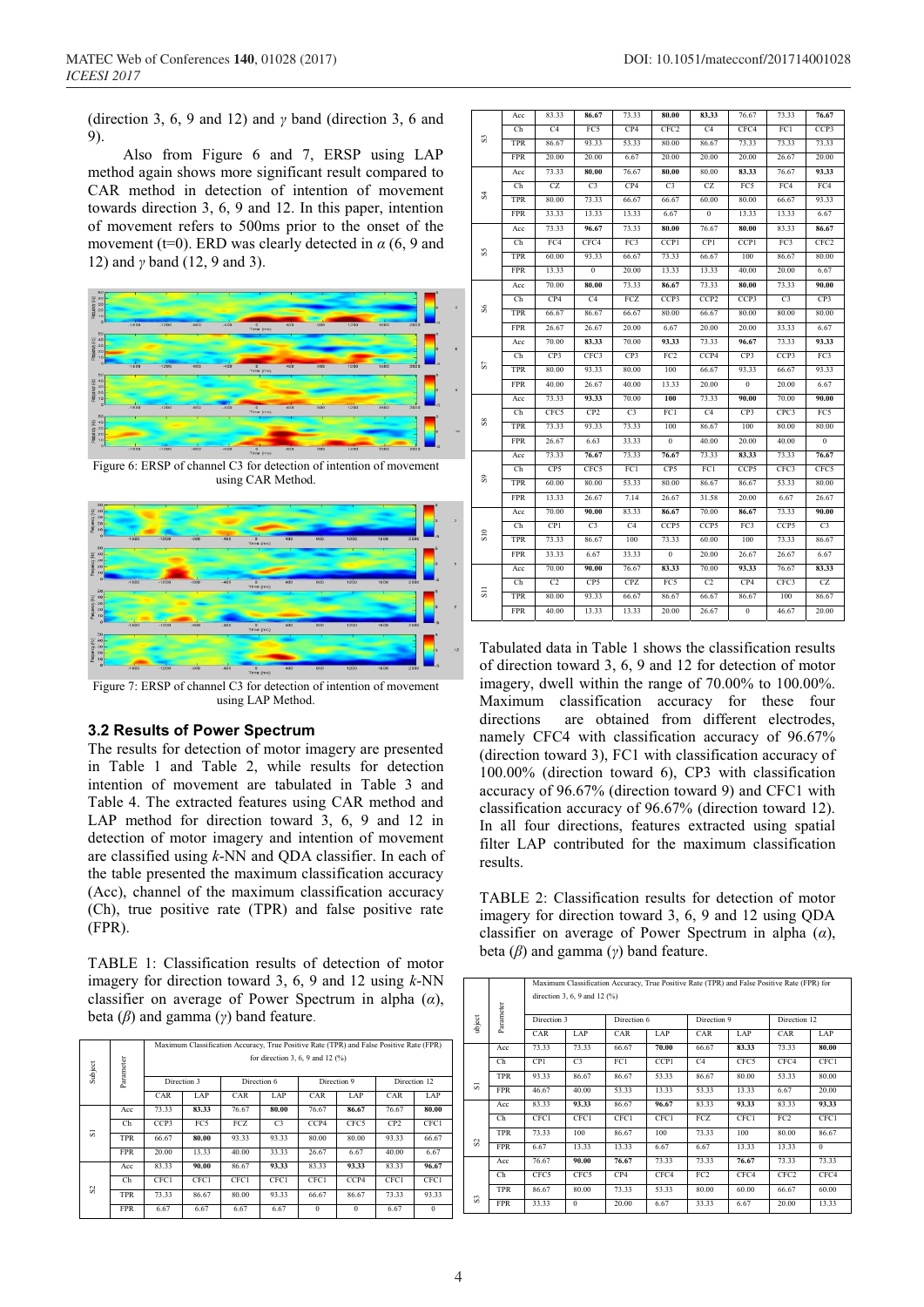|               | Acc               | 70              | 76.67          | 73.33       | 73.33            | 76.67          | 80.00          | 80.00          | 86.67           |
|---------------|-------------------|-----------------|----------------|-------------|------------------|----------------|----------------|----------------|-----------------|
|               | Ch                | CP <sub>5</sub> | CCP5           | CP4         | C3               | CP2            | FC1            | FC4            | C <sub>2</sub>  |
|               | <b>TPR</b>        | 53.33           | 80.00          | 60.00       | 53.33            | 66.67          | 80.00          | 80.00          | 80.00           |
| S,            | <b>FPR</b>        | 13.33           | 26.67          | 13.33       | 6.67             | 13.33          | 20.00          | 20.00          | 6.67            |
|               | Acc               | 76.67           | 90.00          | 73.33       | 73.33            | 70.00          | 86.67          | 76.67          | 80.00           |
|               | Ch                | C <sub>4</sub>  | CFC3           | CFC1        | CCP1             | FC4            | CCP1           | C <sub>3</sub> | FC3             |
|               | <b>TPR</b>        | 60.00           | 86.67          | 53.33       | 66.67            | 66.67          | 93.33          | 66.67          | 80.00           |
| SS            | <b>FPR</b>        | 6.67            | 6.67           | 6.67        | 20.00            | 20.00          | 20.00          | 13.33          | 20.00           |
|               | Acc               | 63.33           | 80.00          | 70.00       | 80.00            | 70.00          | 76.67          | 73.33          | 83.33           |
|               | Ch                | FC1             | C <sub>2</sub> | <b>CPZ</b>  | FC5              | CFC4           | CFC1           | CCP1           | <b>CFC1</b>     |
|               | <b>TPR</b>        | 66.67           | 73.33          | 53.33       | 80.00            | 60.00          | 66.67          | 86.67          | 86.67           |
| S6            | <b>FPR</b>        | 40.00           | 13.33          | 13.33       | 20.00            | 20.00          | 13.33          | 40.00          | 20.00           |
|               | Acc               | 63.33           | 80.00          | 70.00       | 80.00            | 70.00          | 76.67          | 73.33          | 83.33           |
|               | Ch                | FC1             | C <sub>2</sub> | <b>CPZ</b>  | FC5              | CFC4           | CFC1           | CCP1           | CFC1            |
|               | <b>TPR</b>        | 66.67           | 73.33          | 53.33       | 80.00            | 60.00          | 66.67          | 86.67          | 86.67           |
| 岛             | <b>FPR</b>        | 40.00           | 13.33          | 13.33       | 20.00            | 20.00          | 13.33          | 40.00          | 20.00           |
|               | Acc               | 70.00           | 90.00          | 70.00       | 96.67            | 76.67          | 90.00          | 70.00          | 83.33           |
|               | Ch                | C <sub>1</sub>  | FC1            | <b>CCP1</b> | CP <sub>3</sub>  | C <sub>4</sub> | CP2            | C <sub>2</sub> | CP <sub>3</sub> |
|               |                   |                 |                |             |                  |                |                |                |                 |
|               | <b>TPR</b>        | 86.67           | 86.67          | 80.00       | 93.33            | 86.67          | 86.67          | 86.67          | 73.33           |
| S8            | <b>FPR</b>        | 46.67           | 6.67           | 40.00       | $\mathbf{0}$     | 33.33          | 6.67           | 46.67          | 6.67            |
|               | Acc               | 70.00           | 76.67          | 70.00       | 76.67            | 70.00          | 80.00          | 73.33          | 73.33           |
|               | Ch                | CFC3            | FC1            | CP3         | CP5              | CFC3           | CFC1           | FC3            | CCP1            |
|               | <b>TPR</b>        | 80.00           | 73.33          | 73.33       | 80.00            | 53.33          | 66.67          | 60.00          | 80.00           |
| $\frac{5}{2}$ | <b>FPR</b>        | 40.00           | 20.00          | 33.33       | 26.67            | 13.33          | 6.67           | 13.33          | 33.33           |
|               | $_{\mathrm{Acc}}$ | 70.00           | 93.33          | 86.67       | 93.33            | 70.00          | 90.00          | 70.00          | 96.67           |
|               | Ch                | CCP5            | C <sub>2</sub> | CP3         | CCP5             | CFC5           | C <sub>2</sub> | CCP5           | CCP5            |
|               | <b>TPR</b>        | 66.67           | 93.33          | 86.67       | 93.33            | 93.33          | 86.67          | 66.67          | 100             |
| S10           | <b>FPR</b>        | 26.67           | 6.67           | 13.33       | 6.67             | 13.33          | 6.67           | 26.67          | 6.67            |
|               | Acc               | 73.33           | 96.67          | 70.00       | 83.33            | 70.00          | 86.67          | 70.00          | 83.33           |
|               | Ch                | FC5             | <b>CPZ</b>     | <b>CPZ</b>  | CFC <sub>3</sub> | CZ             | CP2            | <b>CFC1</b>    | CFC3            |
| 5             | TPR               | 100             | 100            | 60.00       | 80.00            | 73.33          | 80.00          | 80.00          | 93.33           |

Referring to Table 2, the classification results toward four directions for detection of motor imagery lie within the range of 63.33% to 96.67%. Maximum classification accuracies for direction toward 3, 9 and 12 were obtained from electrode CFC1 with classification accuracy of 93.33%. On the other hand, maximum classification accuracy for direction toward 6 was obtained from electrodes CP3 and CFC1 with classification accuracy of 96.67%. The features extracted using spatial filter LAP contributed for the maximum classification results in all direction.

TABLE 3: Classification results of detection intention of movement for direction toward 3, 6, 9 and 12 using *k*-NN classifier on average of Power Spectrum in alpha (*α*), beta (*β*) and gamma (*γ*) band feature.

| ヽー・ノフ   |            | $\frac{1}{2}$<br>Maximum Classification Accuracy, True Positive Rate (TPR) and False Positive Rate (FPR) |                |                 |                  |                |                 |                  |                  |  |  |
|---------|------------|----------------------------------------------------------------------------------------------------------|----------------|-----------------|------------------|----------------|-----------------|------------------|------------------|--|--|
|         |            | for direction 3, 6, 9 and 12 $(%)$                                                                       |                |                 |                  |                |                 |                  |                  |  |  |
| Subject | Parameter  | Direction 3                                                                                              |                | Direction 6     | Direction 9      |                |                 | Direction 12     |                  |  |  |
|         |            | CAR                                                                                                      | LAP            | CAR             | LAP              | CAR            | LAP             | CAR              | LAP              |  |  |
|         | Acc        | 76.67                                                                                                    | 83.33          | 76.67           | 80.00            | 80.00          | 80.00           | 76.67            | 80.00            |  |  |
|         | Ch         | CCP4                                                                                                     | FC1            | CCP4            | FC5              | FC4            | FC <sub>2</sub> | C <sub>3</sub>   | C1               |  |  |
|         | <b>TPR</b> | 80.00                                                                                                    | 66.67          | 86.67           | 73.33            | 86.67          | 80.00           | 60.00            | 73.33            |  |  |
| 5       | <b>FPR</b> | 26.67                                                                                                    | $\Omega$       | 23.33           | 13.33            | 26.67          | 20.00           | 13.33            | 13.33            |  |  |
|         | Acc        | 90.00                                                                                                    | 93.33          | 96.67           | 90.00            | 93.33          | 93.33           | 90.00            | 93.33            |  |  |
|         | Ch         | CP5                                                                                                      | CFC5           | CP <sub>5</sub> | CCP <sub>2</sub> | CP5            | CCP5            | CP <sub>5</sub>  | CCP <sub>2</sub> |  |  |
|         | TPR        | 80.00                                                                                                    | 93.33          | 93.33           | 93.33            | 86.67          | 86.67           | 80.00            | 100              |  |  |
| S       | <b>FPR</b> | $\overline{0}$                                                                                           | 6.67           | $\overline{0}$  | 13.33            | $\overline{0}$ | $\overline{0}$  | $\overline{0}$   | 13.33            |  |  |
|         | Acc        | 80.00                                                                                                    | 83.33          | 70.00           | 80.00            | 73.33          | 83.33           | 73.33            | 76.67            |  |  |
|         | Ch         | CZ                                                                                                       | CP4            | CP1             | CCP5             | CCP4           | CFC4            | CCP <sub>3</sub> | CFC1             |  |  |
|         | TPR        | 80.00                                                                                                    | 80.00          | 60.00           | 86.67            | 66.67          | 93.33           | 60.00            | 93.33            |  |  |
| S       | <b>FPR</b> | 20.00                                                                                                    | 13.33          | 20.00           | 73.33            | 20.00          | 26.67           | 13.33            | 40.00            |  |  |
|         | Acc        | 90.00                                                                                                    | 80.00          | 80.00           | 76.67            | 80.00          | 80.00           | 76.67            | 86.67            |  |  |
|         | Ch         | FC5                                                                                                      | CCP1           | CFC3            | C <sub>4</sub>   | FC5            | CFC5            | FC5              | CP2              |  |  |
|         | <b>TPR</b> | 93.33                                                                                                    | 93.33          | 93.33           | 93.33            | 60.00          | 66.67           | 60.00            | 73.33            |  |  |
| ¥       | <b>FPR</b> | 13.33                                                                                                    | 33.33          | 33.33           | 40.00            | $\Omega$       | $\mathbf{0}$    | 6.67             | $\theta$         |  |  |
|         | Acc        | 83.33                                                                                                    | 93.33          | 76.67           | 90.00            | 80.00          | 96.67           | 76.67            | 96.67            |  |  |
|         | Ch         | CCP1                                                                                                     | CCP1           | C1              | C <sub>3</sub>   | <b>CFC1</b>    | C1              | CZ               | CFC <sub>3</sub> |  |  |
|         | <b>TPR</b> | 73.33                                                                                                    | 86.67          | 60.00           | 80.00            | 73.33          | 93.33           | 66.67            | 100              |  |  |
| SS      | <b>FPR</b> | 6.67                                                                                                     | $\overline{0}$ | 6.67            | $\overline{0}$   | 13.33          | $\overline{0}$  | 13.33            | 6.67             |  |  |

|                  | Acc        | 76.67          | 90.00          | 73.33            | 93.33            | 70.00          | 83.33            | 73.33           | 96.67          |
|------------------|------------|----------------|----------------|------------------|------------------|----------------|------------------|-----------------|----------------|
|                  | Ch         | C <sub>3</sub> | CP3            | C4               | CP1              | FC3            | CCP5             | CP1             | CP1            |
|                  | <b>TPR</b> | 66.67          | 80.00          | 60.00            | 100              | 40.00          | 73.33            | 60.00           | 100            |
| $^{86}$          | <b>FPR</b> | 13.33          | $\overline{0}$ | 13.33            | 13.33            | $\overline{0}$ | 6.67             | 20.00           | 6.67           |
|                  | Acc        | 73.33          | 93.33          | 76.67            | 96.67            | 73.33          | 90.00            | 76.67           | 93.33          |
|                  | Ch         | C <sub>3</sub> | CFC5           | C5               | C <sub>4</sub>   | FC1            | CCP <sub>5</sub> | C <sub>5</sub>  | CFC5           |
|                  | <b>TPR</b> | 66.67          | 86.67          | 66.67            | 93.33            | 60.00          | 86.67            | 60.00           | 93.33          |
| S7               | <b>FPR</b> | 20.00          | $\Omega$       | 13.33            | $\theta$         | 13.33          | 6.67             | 6.67            | 6.67           |
|                  | Acc        | 70.00          | 83.33          | 73.33            | 93.33            | 76.67          | 96.67            | 70.00           | 100            |
|                  | Ch         | FCZ            | FC3            | CP <sub>5</sub>  | C5               | CP2            | CP2              | CP3             | FC3            |
|                  | <b>TPR</b> | 80.00          | 73.33          | 80.00            | 86.67            | 93.33          | 100              | 80.00           | 100            |
| ${}^{8}$         | <b>FPR</b> | 40.00          | 6.67           | 33.33            | $\overline{0}$   | 40.00          | 6.67             | 40.00           | $\overline{0}$ |
|                  | Acc        | 73.33          | 90.00          | 73.33            | 86.67            | 73.33          | 93.33            | 73.33           | 90.00          |
|                  | Ch         | FC3            | FC1            | CCP <sub>2</sub> | CFC5             | CP3            | FCZ              | CP <sub>3</sub> | CP2            |
|                  | <b>TPR</b> | 86.67          | 86.67          | 66.67            | 80.00            | 53.33          | 86.67            | 60.00           | 86.67          |
| S)               | <b>FPR</b> | 40.00          | 6.67           | 20.00            | 6.67             | 6.67           | $\Omega$         | 13.33           | 6.67           |
|                  | Acc        | 70.00          | 73.33          | 73.33            | 76.67            | 73.33          | 73.33            | 70.00           | 76.67          |
|                  | Ch         | FCZ            | FC5            | CP5              | CFC <sub>2</sub> | FCZ            | FCZ              | CZ              | FCZ            |
| $\overline{510}$ | <b>TPR</b> | 66.67          | 66.67          | 66.67            | 80.00            | 80.00          | 73.33            | 66.67           | 66.67          |
|                  | <b>FPR</b> | 26.67          | 20.00          | 20.00            | 26.67            | 33.33          | 26.67            | 26.67           | 13.33          |
|                  | Acc        | 70.00          | 80.00          | 73.33            | 83.33            | 73.33          | 80.00            | 90.00           | 93.33          |
|                  | Ch         | CCP3           | FC5            | CCP5             | CP <sub>2</sub>  | FCZ            | FC5              | FC5             | C <sub>5</sub> |
| $\overline{5}$   | <b>TPR</b> | 73.33          | 66.67          | 80.00            | 73.33            | 86.67          | 73.33            | 100             | 100            |
|                  | <b>FPR</b> | 33.33          | 6.67           | 33.33            | 6.67             | 40.00          | 13.33            | 20.00           | 13.33          |

From Table 3, the classification results of four directions for detecting intention of movement lie within the range of 70.00% to 100.00%. Maximum classification accuracy for these four directions are obtained from different electrodes, namely CFC5 and CCP1 with classification accuracy of 93.33% (direction toward 3), CP5 and C4 with classification accuracy of 96.67% (direction toward 6), C1 and CP2 with classification accuracy of 96.67% (direction toward 9) and FC3 with classification accuracy of 100.00% (direction toward 12). In all four directions, features extracted using spatial filter LAP contributed for the maximum classification results.

TABLE 4: Classification results of detection intention of movement for direction toward 3, 6, 9 and 12 using QDA classifier on average of Power Spectrum in alpha (*α*), beta (*β*) and gamma (*γ*) band feature.

|         |            |                                    |                  |                |                  | Maximum Classification Accuracy, True Positive Rate (TPR) and False Positive Rate (FPR) |                  |                |                |  |  |
|---------|------------|------------------------------------|------------------|----------------|------------------|-----------------------------------------------------------------------------------------|------------------|----------------|----------------|--|--|
|         | Parameter  | for direction 3, 6, 9 and 12 $(%)$ |                  |                |                  |                                                                                         |                  |                |                |  |  |
| Subject |            | Direction 3                        |                  | Direction 6    |                  | Direction 9                                                                             |                  | Direction 12   |                |  |  |
|         |            | CAR                                | LAP              | CAR            | LAP              | CAR                                                                                     | LAP              | CAR            | LAP            |  |  |
|         | Acc        | 70.00                              | 76.67            | 76.67          | 73.33            | 86.67                                                                                   | 83.33            | 73.33          | 76.67          |  |  |
|         | Ch         | CCP4                               | FC2              | CP5            | CFC4             | FC4                                                                                     | CFC4             | C <sub>4</sub> | <b>CCP1</b>    |  |  |
|         | <b>TPR</b> | 66.67                              | 66.67            | 80.00          | 66.67            | 86.67                                                                                   | 80.00            | 93.33          | 53.33          |  |  |
| s       | <b>FPR</b> | 26.67                              | 13.33            | 26.67          | 20.00            | 13.33                                                                                   | 13.33            | 46.67          | $\Omega$       |  |  |
|         | Acc        | 80.00                              | 96.67            | 90.00          | 93.33            | 96.67                                                                                   | 93.33            | 90.00          | 90.00          |  |  |
|         | Ch         | <b>CPZ</b>                         | CCP3             | CP5            | CCP <sub>2</sub> | CP5                                                                                     | CCP <sub>2</sub> | CP5            | CCP5           |  |  |
|         | <b>TPR</b> | 100                                | 100              | 93.33          | 86.67            | 93.33                                                                                   | 86.67            | 80.00          | 80.00          |  |  |
| $^{2}$  | <b>FPR</b> | 40.00                              | 6.67             | 13.33          | $\Omega$         | $\Omega$                                                                                | $\theta$         | $\theta$       | $\Omega$       |  |  |
|         | Acc        | 73.33                              | 70.00            | 66.67          | 70.00            | 60.00                                                                                   | 73.33            | 66.67          | 70.00          |  |  |
|         | Ch         | C <sub>2</sub>                     | CCP <sub>3</sub> | FC1            | CCP <sub>5</sub> | CCP <sub>2</sub>                                                                        | CZ.              | C4             | CCP5           |  |  |
|         | <b>TPR</b> | 66.67                              | 66.67            | 60.00          | 73.33            | 40.00                                                                                   | 86.67            | 40.00          | 66.67          |  |  |
| S       | <b>FPR</b> | 20.00                              | 26.67            | 26.67          | 33.33            | 20.00                                                                                   | 40.00            | 6.67           | 26.67          |  |  |
|         | Acc        | 76.67                              | 80.00            | 73.33          | 73.33            | 83.33                                                                                   | 80.00            | 86.67          | 90.00          |  |  |
|         | Ch         | FC5                                | CFC5             | FC3            | C <sub>3</sub>   | CP1                                                                                     | CFC5             | C1             | FC2            |  |  |
|         | <b>TPR</b> | 80.00                              | 86.67            | 73.33          | 86.67            | 73.33                                                                                   | 73.33            | 80.00          | 86.67          |  |  |
| £,      | <b>FPR</b> | 26.67                              | 26.67            | 26.67          | 40.00            | 6.67                                                                                    | 13.33            | 6.67           | 6.67           |  |  |
|         | Acc        | 86.67                              | 90.00            | 76.67          | 96.67            | 83.33                                                                                   | 93.33            | 76.67          | 86.67          |  |  |
|         | Ch         | FC3                                | CCP1             | CP1            | CFC1             | C1                                                                                      | CCP3             | CZ.            | CFC3           |  |  |
|         | <b>TPR</b> | 86.67                              | 93.33            | 73.33          | 93.33            | 73.33                                                                                   | 86.67            | 73.33          | 93.33          |  |  |
| SS      | <b>FPR</b> | 13.33                              | 13.33            | 20.00          | $\Omega$         | 6.67                                                                                    | $\Omega$         | 20.00          | 20.00          |  |  |
|         | Acc        | 70.00                              | 90.00            | 70.00          | 96.67            | 73.33                                                                                   | 83.33            | 66.67          | 96.67          |  |  |
|         | Ch         | CCP4                               | CP4              | C <sub>4</sub> | FC4              | FC3                                                                                     | CFC5             | CFC3           | C <sub>5</sub> |  |  |
|         | <b>TPR</b> | 53.33                              | 100              | 73.33          | 93.33            | 66.67                                                                                   | 86.67            | 73.33          | 93.33          |  |  |
| 86      | <b>FPR</b> | 13.33                              | 20.00            | 33.33          | $\mathbf{0}$     | 20.00                                                                                   | 20.00            | 40.00          | $\mathbf{0}$   |  |  |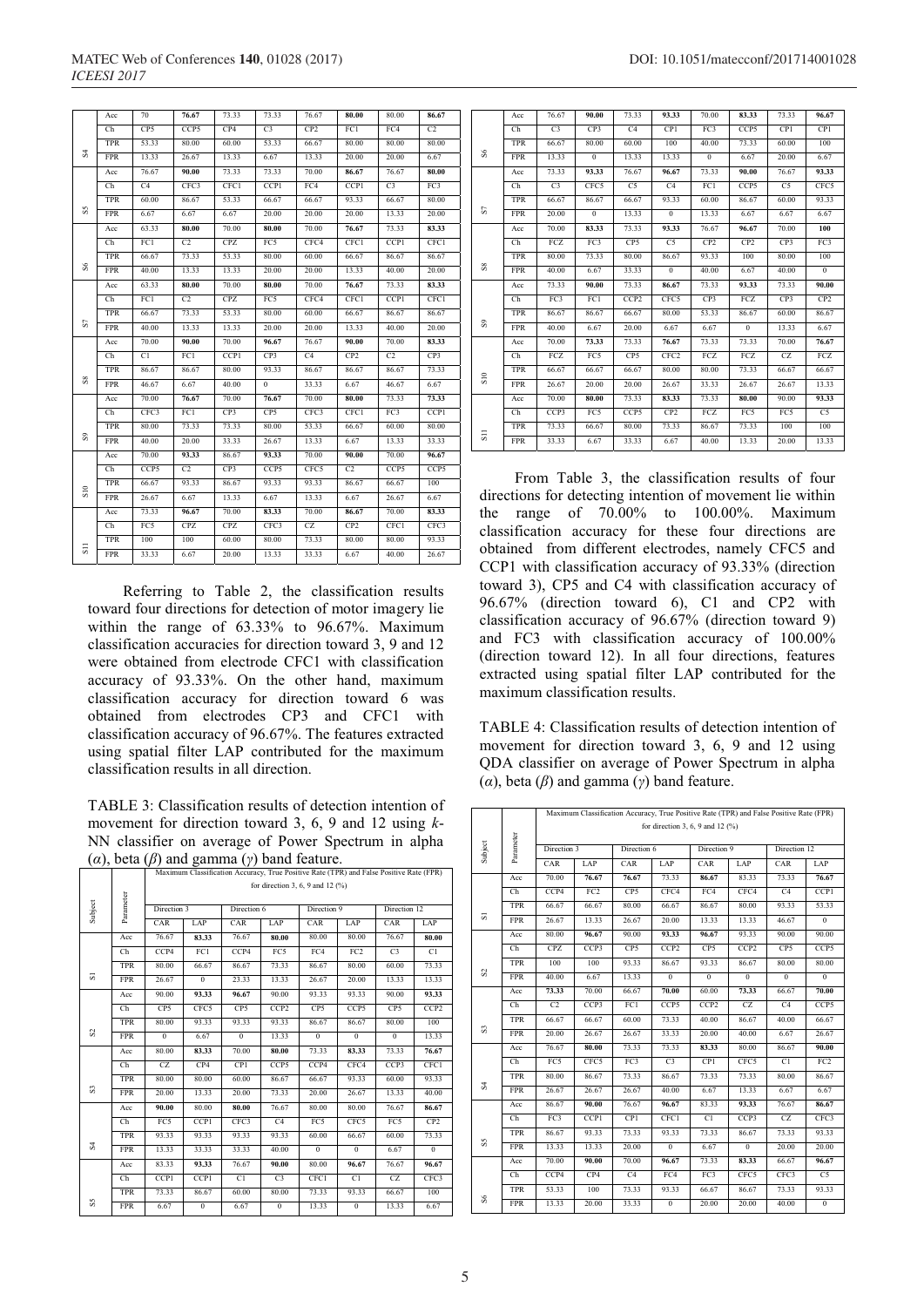|                            | Acc                    | 80.00            | 96.67      | 73.33            | 96.67           | 73.33          | 93.33           | 73.33           | 96.67           |
|----------------------------|------------------------|------------------|------------|------------------|-----------------|----------------|-----------------|-----------------|-----------------|
|                            | Ch                     | CP5              | CCP5       | C <sub>3</sub>   | CCP5            | CCP4           | CFC5            | CCP3            | CCP5            |
|                            | <b>TPR</b>             | 86.67            | 100        | 60.00            | 100             | 66.67          | 86.67           | 66.67           | 100             |
| S7                         | <b>FPR</b>             | 26.67            | 6.67       | 13.33            | 6.67            | 20.00          | $\overline{0}$  | 20.00           | 6.67            |
|                            | Acc                    | 73.33            | 70.00      | 70.00            | 93.33           | 73.33          | 93.33           | 73.33           | 93.33           |
|                            | Ch                     | CCP <sub>2</sub> | CP2        | FCZ              | <b>CP1</b>      | CP4            | FC <sub>2</sub> | CP <sub>1</sub> | CP3             |
|                            | <b>TPR</b>             | 80.00            | 86.67      | 66.67            | 93.33           | 86.67          | 93.33           | 73.33           | 86.67           |
| $^{8}$                     | <b>FPR</b>             | 33.33            | 46.67      | 26.67            | 6.67            | 40.00          | 6.67            | 26.67           | $\theta$        |
|                            | Acc                    | 73.33            | 86.67      | 73.33            | 86.67           | 63.33          | 90.00           | 70.00           | 80.00           |
|                            | $\mathbb{C}\mathrm{h}$ | CFC1             | <b>CPI</b> | <b>CCP1</b>      | CP2             | C <sub>3</sub> | FCZ             | C <sub>3</sub>  | <b>CP1</b>      |
|                            | <b>TPR</b>             | 53.33            | 100        | 73.33            | 80.00           | 73.33          | 80.00           | 60.00           | 80.00           |
| $\boldsymbol{\mathcal{S}}$ | <b>FPR</b>             | 6.67             | 26.67      | 26.67            | 6.67            | 46.67          | $\Omega$        | 13.33           | 20.00           |
|                            | Acc                    | 70.00            | 70.00      | 70.00            | 70.00           | 70.00          | 70.00           | 66.67           | 73.33           |
|                            | Ch                     | CFC <sub>2</sub> | CP4        | FC1              | CCP1            | C4             | CCP4            | CZ.             | FC <sub>2</sub> |
| S10                        | <b>TPR</b>             | 60.00            | 60.00      | 60.00            | 53.33           | 66.67          | 73.33           | 80.00           | 60.00           |
|                            | <b>FPR</b>             | 20.00            | 20.00      | 20.00            | 13.33           | 26.67          | 33.33           | 46.67           | 13.33           |
|                            | Acc                    | 70.00            | 80.00      | 70.00            | 76.67           | 63.33          | 66.67           | 93.33           | 96.67           |
|                            | $\mathbb{C}\mathrm{h}$ | CCP5             | FC3        | CFC <sub>2</sub> | FC <sub>2</sub> | C <sub>2</sub> | C <sub>5</sub>  | FC5             | CFC5            |
|                            | <b>TPR</b>             | 66.67            | 73.33      | 66.67            | 60.00           | 66.67          | 66.67           | 93.33           | 93.33           |
| $\overline{5}$             | <b>FPR</b>             | 26.67            | 13.33      | 26.67            | 6.67            | 40.00          | 33.33           | 6.67            | $\bf{0}$        |

Table 4 indicates the classification results of four directions for detecting intention of movement lie within the range of 60.00% to 96.67%. Maximum classification accuracy for these four directions are obtained from different electrodes, namely CCP3 and CCP5 with classification accuracy of 96.67% (direction toward 3),CFC1, CCP5 and FC4 with classification accuracy of 96.67% (direction toward 6), CCP3,CFC5 and FC2 with classification accuracy of 93.33% (direction toward 9) and CCP5 and C5 with classification accuracy of 96.67% (direction toward 12). In all four directions, features extracted using spatial filter LAP contributed for the maximum classification results.

## **4 Conclusion**

In this paper we have demonstrated the feasibility of detecting motor imagery and intention of movement using right wrist movement in multiple directions namely, direction towards 3, 6, 9 and 12. This is significantly supported by ERSP results that evidently detected ERD and ERS in both intention and imagination of movement in all directions.

 The classification results from this paper also highlights the comparison of using two type of spatial filters namely CAR and LAP, wherein the LAP filter outperforms CAR. This finding is supported by Ng and Raveendran (2007). In their study which based on motor imagery paradigm, LAP outperformed other spatial filter using ERD/ERS from different hemispheres. On the other hand our findings contradict the finding by Alhaddad (2012). In his work (based on P300 paradigm) CAR outperformed LAP. Nonetheless, both CAR and LAP referencing are superior to the ear reference [10]. Apart from that the classification results, the importance of implementation of high density electrodes is also highlighted.

# **References**

1 J. R. Wolpaw, N. Birbaumer, D. J. McFarland, G. Pfurtscheller, and T. M. Vaughan, "Brain– computer interfaces for communication and control," Clin. Neurophysiol., vol. 113, no. 6, pp. 767–791, Jun. 2002.

- 2 J. D. R. Millán, R. Rupp, G. R. Müller-Putz, R. Murray-Smith, C. Giugliemma, M. Tangermann, C. Vidaurre, F. Cincotti, a Kübler, R. Leeb, C. Neuper, K.-R. Müller, and D. Mattia, "Combining Brain-Computer Interfaces and Assistive Technologies: State-of-the-Art and Challenges," Front. Neurosci., vol. 4, no. September, pp. 1–15, Jan. 2010.
- 3 K. K. Ang, J. Yu, and C. Guan, "Extracting effective features from high density nirs-based BCI for assessing numerical cognition," 2012 IEEE Int. Conf. Acoust. Speech Signal Process, pp. 2233– 2236, Mar. 2012.
- 4 M. J. Alhaddad, "Common Average Reference (CAR) Improves P300 Speller,"International Journal of Engineering and Technology, vol. 2, no. 3, 2012.
- 5 X. Lei, P. Yang, P. Xu, T. Liu, and D. Yao, "Common Spatial Pattern Ensemble Classifier and Its Application in Brain-Computer Interface," Journal of Electronic Science and Technology of China, vol. 7, no. 1, pp. 17–21, 2009.
- 6 C. Sannelli, C. Vidaurre, K. Müller, and B. Blankertz, "Common Spatial Pattern Patches - an Optimized Filter Ensemble for Adaptive BCIs," International Journal of Bioelectromagnetism, vol. 13, no. 3, pp. 161–162, 2011.
- 7 T. Solis-Escalante, G. Müller-Putz, and G. Pfurtscheller, "Overt foot movement detection in one single Laplacian EEG derivation," J. Neurosci. Methods, vol. 175, no. 1, pp. 148–53, Oct. 2008.
- 8 J. Lu, D. J. McFarland, and J. R. Wolpaw, "Adaptive Laplacian filtering for sensorimotor rhythm-based brain-computer interfaces.," J. Neural Eng., vol. 10, no. 1, p. 016002, Feb. 2013.
- 9 Teplan, M, "Fundamentals of EEG Measurement," Measurement Science Review, 2(2),1-11,2002.
- 10 D. J. McFarland, L. M. McCane, S. V. David, and J. R. Wolpaw, "Spatial filter selection for EEGbased communication," Electroencephalogr. Clin. Neurophysiol., vol. 103, no. 3, pp. 386–394, Sep. 1997.
- 11 G. Pfurtscheller and F. H. Lopes da Silva "Eventrelated EEG/MEG synchronization and desynchronization: basic principles," Clin. Neurophysiol., vol. 110, no. 11, pp. 1842–57,1999.
- 12 Delorme, A. &Makeig, S"EEGlab: An Open Source Toolbox For Analysis Of Single-Trial EEG Dynamics Including Independent Component Analysis," Journal Of Neuroscience Methods, 134,9-21,2004.
- 13 M. Ferdjallah and R. E. Barr. "On the Unit Circle for the Removal of Power line Noise from Biomedical Signals," vol. 41, no. 6, pp. 529–536, 1994.
- 14 V. B. Deepa& P. Thangaraj. "A study on classification of EEG Data using the Filters," vol. 2, no. 4, pp. 94–96, 2011
- 15 H. Lakany and B. a Conway, "Classification of Wrist Movements using EEG-based Wavelets Features.," Conf. Proc. IEEE Eng. Med. Biol. Soc., vol. 5, pp. 5404–5407, 2005.